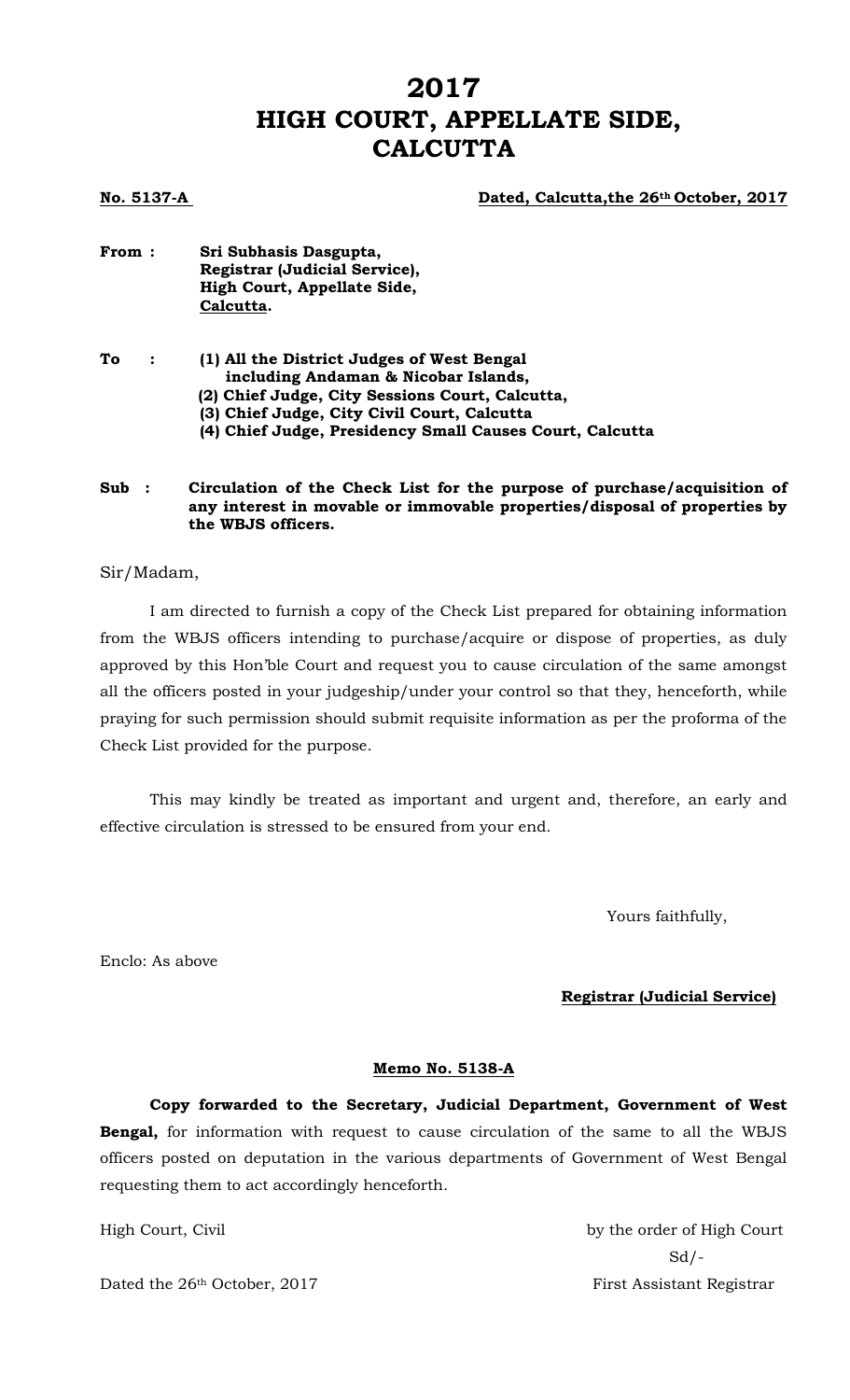**Information in Tabular Form required to be furnished by the WBJS officers seeking permission of the Hon'ble Court for acquisition of any interest in movable/immovable property.**

#### **1) Details of the officer**

| a) | Name                                                                                     |  |
|----|------------------------------------------------------------------------------------------|--|
| b) | (i) Designation<br>(ii) Place of Posting<br>(iii) a. Scale of Pay<br>b. Net Pay          |  |
| c) | Date of joining the service                                                              |  |
| d) | Date of confirmation in service(if<br>confirmed)                                         |  |
| e) | [Whether couple officer, if so,]<br>name, designation and place of<br>posting of spouse. |  |
| f) | Whether joint applicant (Salary<br>Certificate of Spouse)                                |  |

#### **2) Details of the property for purchase/sale/transfer/gift/acquisition by other means: (A)** *MOVABLE (For two wheeler/four wheeler etc.)*

| a)           | Nature                                                                                                                                                                                                                                                                                                   |  |
|--------------|----------------------------------------------------------------------------------------------------------------------------------------------------------------------------------------------------------------------------------------------------------------------------------------------------------|--|
| $\mathbf{b}$ | Model No.                                                                                                                                                                                                                                                                                                |  |
| $\mathbf{c}$ | Name of dealer/seller                                                                                                                                                                                                                                                                                    |  |
| d)           | Name of purchaser (if other than<br>officer)                                                                                                                                                                                                                                                             |  |
| $\epsilon$   | Cost/value of property (inclusive<br>of all) supported by relevant<br>documents.                                                                                                                                                                                                                         |  |
| f)           | License, if any possessed by the<br>officer supported by relevant<br>documents.                                                                                                                                                                                                                          |  |
| g)           | (i) Description of the property, if<br>the transfer is made by gift or by<br>any other mode covered under<br>Transfer of Property Act<br>relevant<br>supported by<br>documents<br>(ii) Name of the parties to the<br>transaction, if other than officer,<br>mention the relationship with<br>the officer |  |

#### **(B)** *IMMOVABLE : (For Flat / House/ Land etc.)*

| a  | Nature                                                   |  |
|----|----------------------------------------------------------|--|
| b  | Name of Developer /<br>Seller.<br>supported by documents |  |
| c) | Name of purchaser (if other than<br>officer)             |  |

Signature of the Officer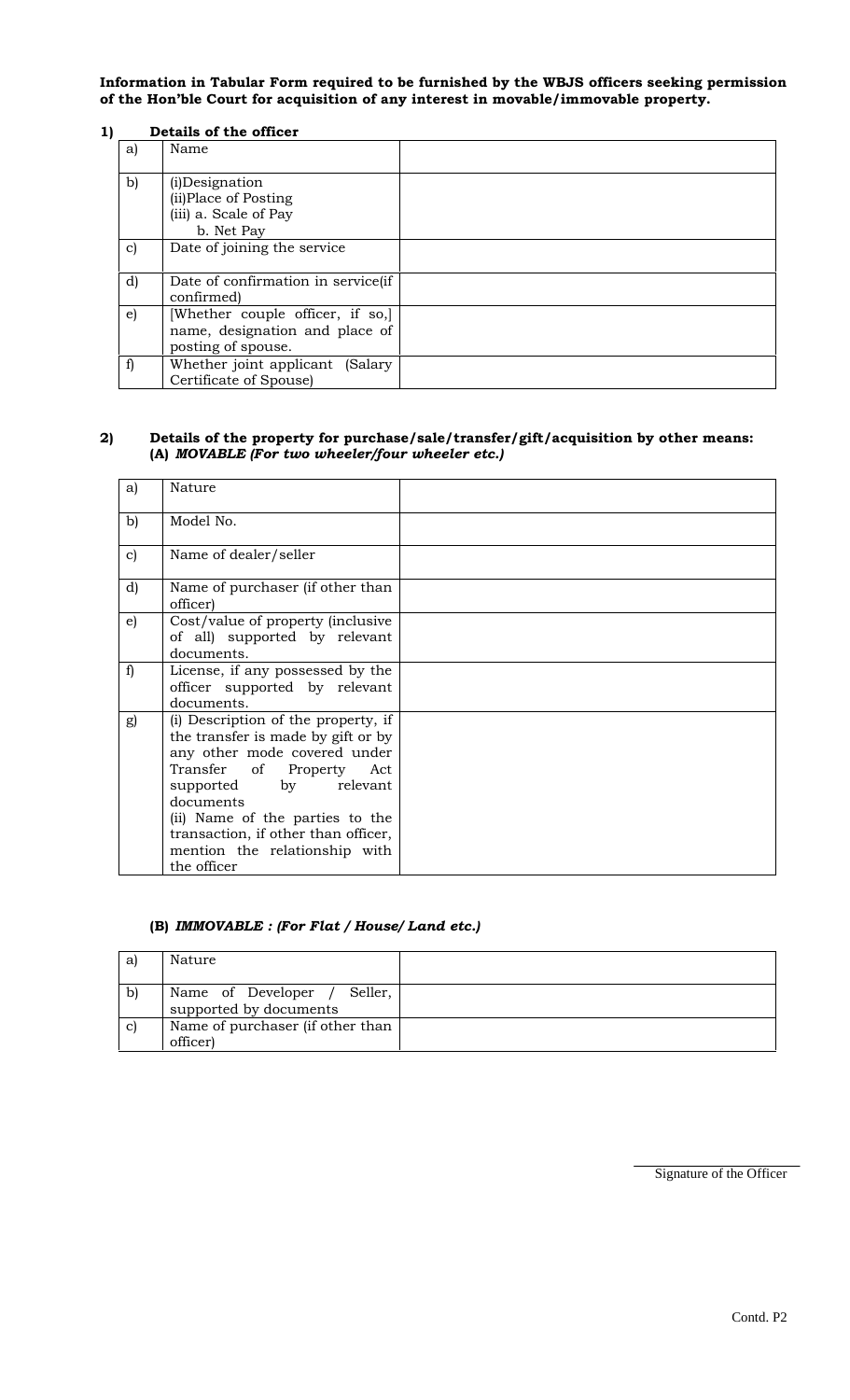| d)         | Cost of Property (inclusive of<br>all) supported by relevant                                                                                                                                                                                                                                                                                                                                                                                                                 |  |
|------------|------------------------------------------------------------------------------------------------------------------------------------------------------------------------------------------------------------------------------------------------------------------------------------------------------------------------------------------------------------------------------------------------------------------------------------------------------------------------------|--|
|            | documents                                                                                                                                                                                                                                                                                                                                                                                                                                                                    |  |
| $\epsilon$ | (i) Description of the property<br>proposed to be purchased<br>furnishing extent of area with<br>or without structure, Premises<br>No./Flat No./Project Name,<br>Plot No., Khatian No. Mouza,<br>P.S. etc. (as and<br>where<br>necessary).<br>(ii) Description of the property<br>furnishing extent of area with<br>or without structure Premises<br>No./Flat No./Project Name,<br>Plot No., Khatian No. Mouza,<br>P.S. etc. (as and where<br>necessary), if the transfer is |  |
|            | made by gift or by any other<br>mode other than sale, covered<br>under Transfer of Property<br>Act, supported by relevant<br>documents                                                                                                                                                                                                                                                                                                                                       |  |
|            | (iii) Name of the parties to the<br>transaction, if other than<br>officer (in case of transfer by<br>gift or by any other mode,<br>covered under Transfer of<br>Property Act), mentioning the<br>relationship with the applicant                                                                                                                                                                                                                                             |  |

## **3) Details of Arrangement of fund for Proposed Purchase (both for movable and immovable property)**

| a)           | with<br>Self contribution<br>showing<br>documents<br>availability of fund:<br>i) From Salary                                                                                  |  |
|--------------|-------------------------------------------------------------------------------------------------------------------------------------------------------------------------------|--|
|              | ii)From Other sources, if any                                                                                                                                                 |  |
| $\mathbf{b}$ | Details of the Bank Accounts<br>with balance of last 36 months<br>transactions, supported by<br>relevant documents                                                            |  |
| $\mathbf{C}$ | Contribution of others (if yes)<br>details of contributories<br>pertaining to income/ savings<br>etc. and relationship with the<br>officer supported by relevant<br>documents |  |

Signature of the Officer